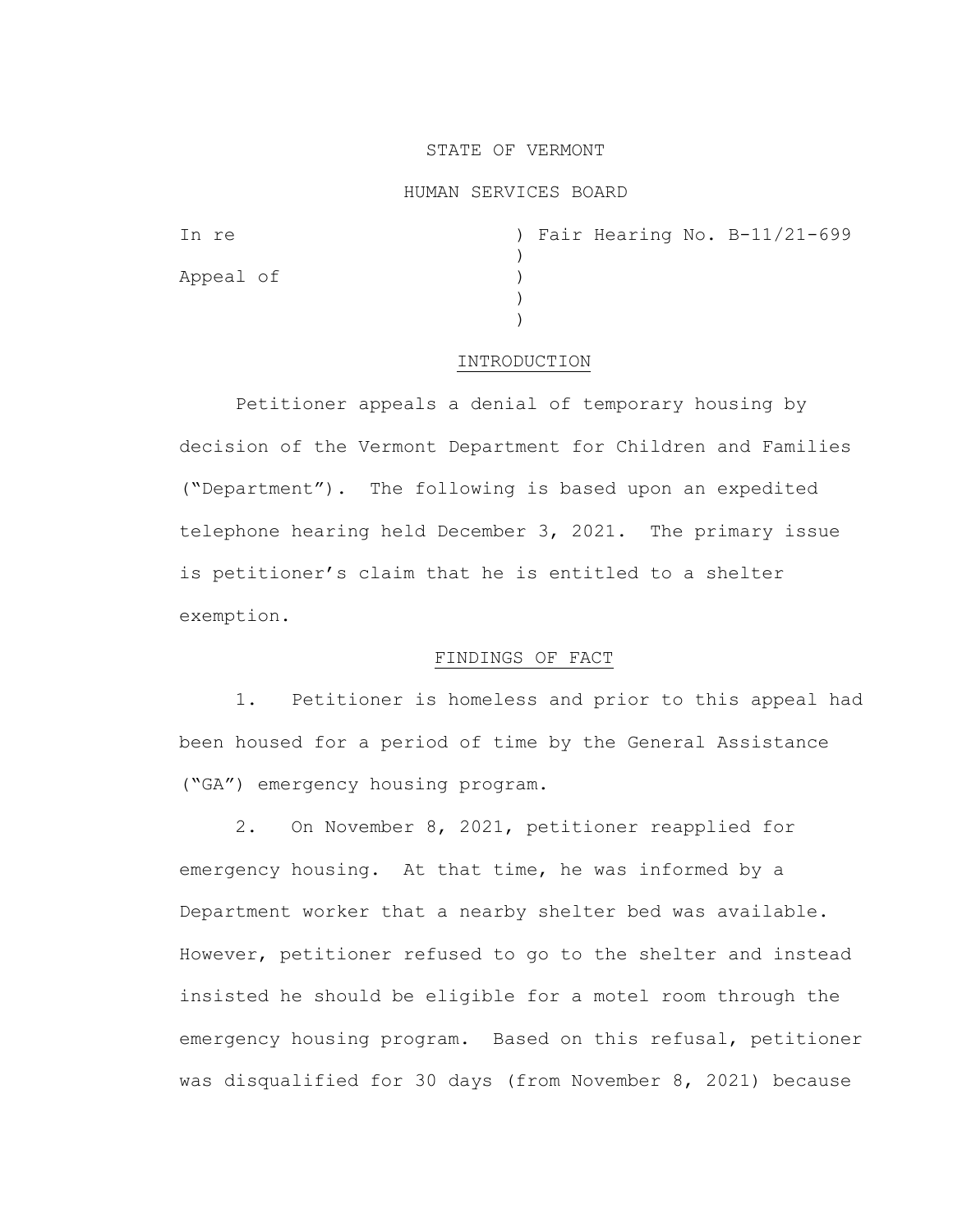he had refused available shelter space. This appeal followed.

3. At hearing, petitioner did not dispute his refusal of shelter space. However, he argued that a letter from his physician, which had already been provided to the Department, established that he was entitled to an exemption from the requirement to accept available shelter space. This letter was dated October 6, 2021, and provides as follows (in pertinent part):

To Whom It May Concern:

I saw [petitioner] today for an injury sustained to the right thumb MCP joint resulting in subluxation and tear of the radial collateral ligament. The patient is treated with casting x 6 weeks and during this treatment period and up to 12 weeks out from his injury he will require shelter and housing to ensure healing. If you have any questions or concerns please contact me at the phone number above.

4. The letter does not specify that petitioner's medical needs could not be met in a shelter setting, nor is there any evidence that – to the extent petitioner may need special accommodations for his injury – that a shelter could not accommodate him. The letter from petitioner's physician does not, in any event, make any recommendations for specific accommodations that petitioner may need in any given type of housing situation. There is no other evidence or information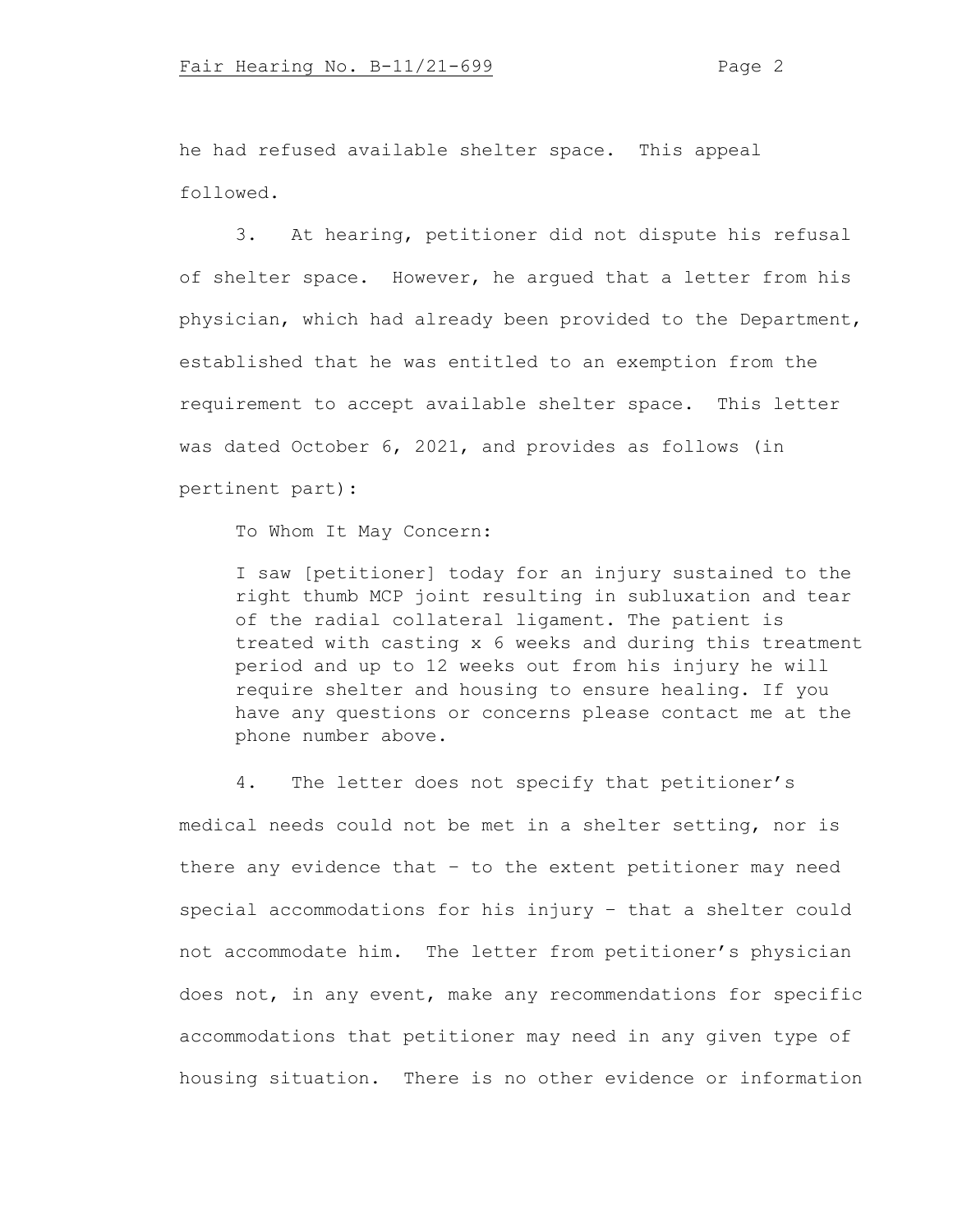in the record supporting petitioner's refusal of available shelter space.

5. As such, the preponderance of evidence does not establish that petitioner is eligible for an exemption from the Department's requirement to accept available shelter space as a pre-condition of eligibility for emergency housing.

6. As explained to petitioner at hearing, there is nothing to prevent petitioner from submitting new information from his physician regarding his need for a shelter exemption.

## ORDER

The Department's decision is affirmed.

## REASONS

Review of the Department's determination is de novo. The Department has the burden of proof at hearing if terminating or reducing existing benefits; otherwise the petitioner bears the burden. *See* Fair Hearing Rule 1000.3.O.4.<sup>1</sup>

 $1$  Although petitioner's disqualification has ended, and is arguably moot, it is appropriate for the Board to consider his appeal because of the underlying issue of whether the information he submitted to the Department warrants a shelter exemption, given that petitioner is homeless and indicated he would reapply for housing in the future and thus could reasonably expect to be referred to a shelter again.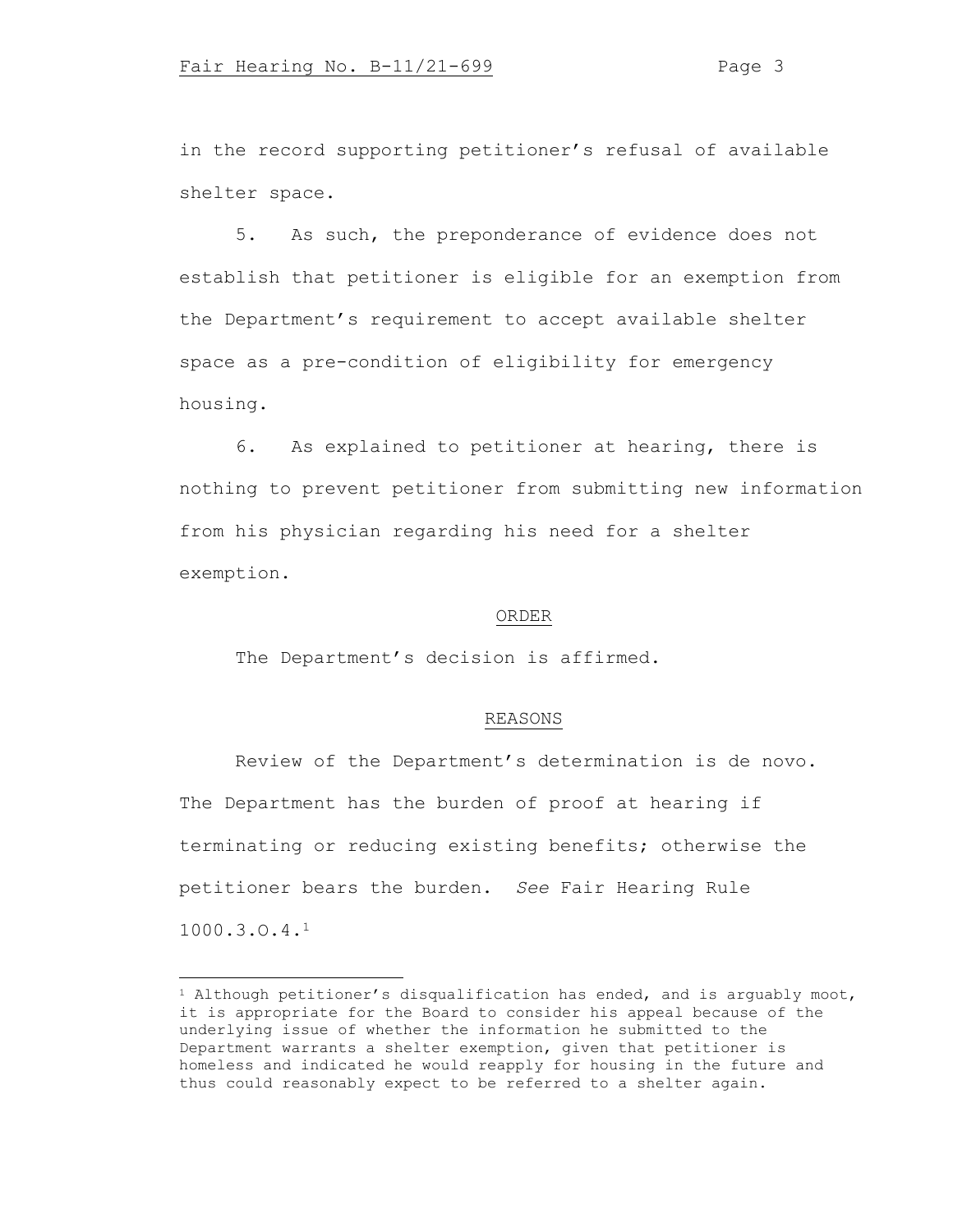On August 11, 2020, the Department promulgated a comprehensive policy to govern the administration of the "motel voucher program" during the Covid-19 pandemic. This policy has been amended from time-to-time since August 2020, most recently as of November 4, 2021. In addition, as of November 18, 2021, the Department established an "adverse weather conditions" policy which expands eligibility for emergency housing through March 1, 2022, due to the onset of winter in Vermont. The emergency housing rules contain a provision for disqualification of an applicant who refuses available shelter space:

You will not be eligible for a motel voucher if in the last 30 days:

• *You did not accept an available shelter space when offered;* OR

• You were asked to leave a shelter for not following the rules of the shelter.

If your disability was a factor in being asked to leave the shelter, you may request a reasonable accommodation to not apply this rule. Otherwise, having a disability does not prevent the application of this rule.

*If you request a reasonable accommodation, it will be reviewed by the General Assistance Team, and a written decision will be issued by the Deputy Commissioner of the Economic Services Division.*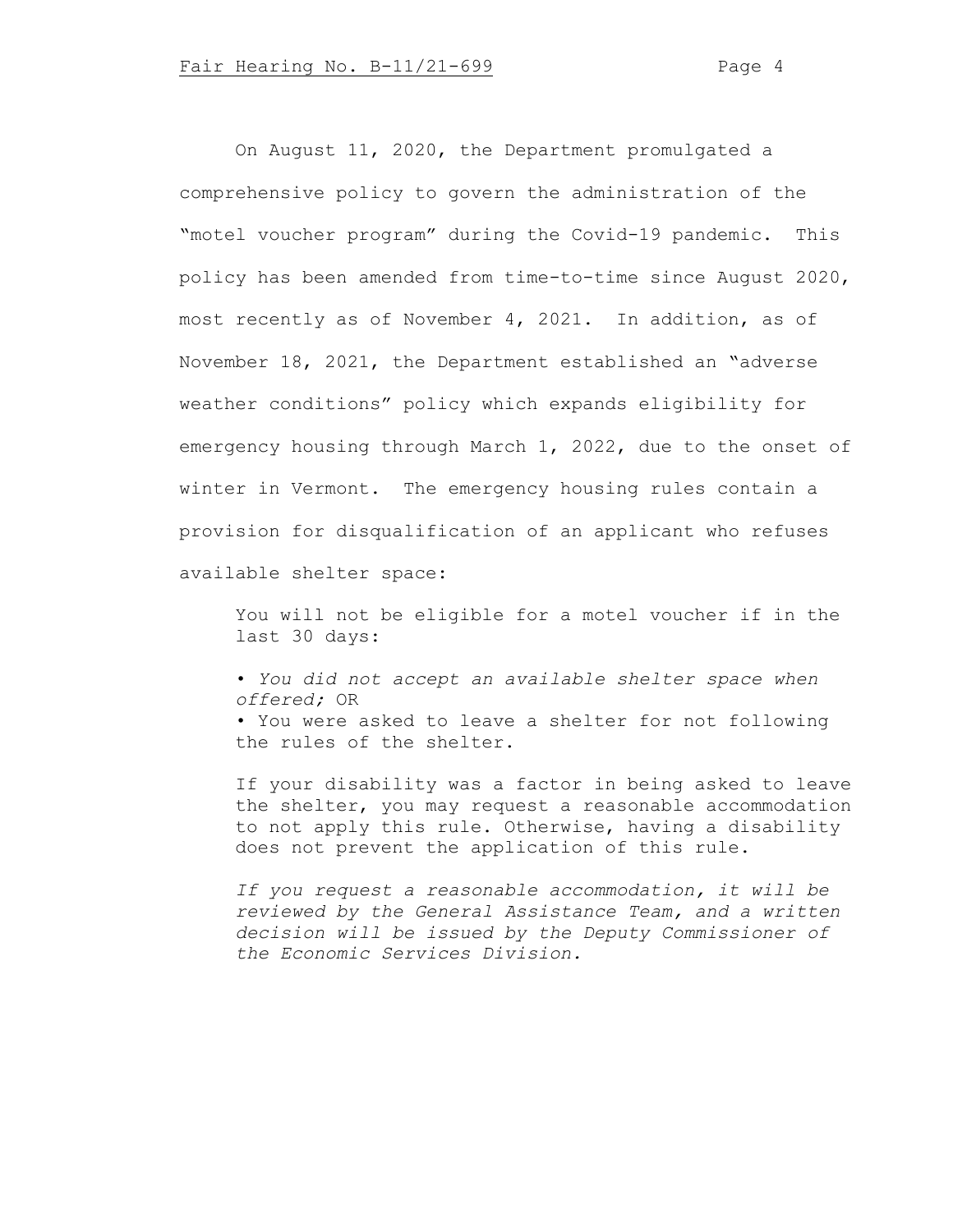Emergency Housing ("EH") Rules  $\frac{1}{2}$  EH-725.1 (emphasis added).<sup>2</sup>

The rules further provide that:

The Department will not house you in a motel if space is available in a shelter. *The Department will let you know if shelter space is available when you apply.*

If you have a physical or mental disability:

• Your local shelter may be able to make special arrangements to help you stay there. This is called a reasonable accommodation.

• Your ESD worker can help you talk to your local shelter about your need for an accommodation.

If your local shelter can't make a reasonable accommodation so the shelter is accessible to you:

• Please ask the Department for a reasonable accommodation.

• If approved and you meet other requirements, a motel voucher will be provided.

Emergency Housing ("EH") Rules § EH-725 (emphasis in

original).

Likewise, the Department's adverse weather conditions

policy provides that:

If a household applying for temporary housing under AWC refused available shelter space and has not requested and received a reasonable accommodation (form 218M), the household will be ineligible for further temporary housing for a period of 30 days beginning with the date the applicant refused available shelter space, absent good cause.

<sup>2</sup> [https://dcf.vermont.gov/sites/dcf/files/CVD19/ESD/Emergency-Housing-](https://dcf.vermont.gov/sites/dcf/files/CVD19/ESD/Emergency-Housing-Rules-11.04.21.pdf)[Rules-11.04.21.pdf.](https://dcf.vermont.gov/sites/dcf/files/CVD19/ESD/Emergency-Housing-Rules-11.04.21.pdf)